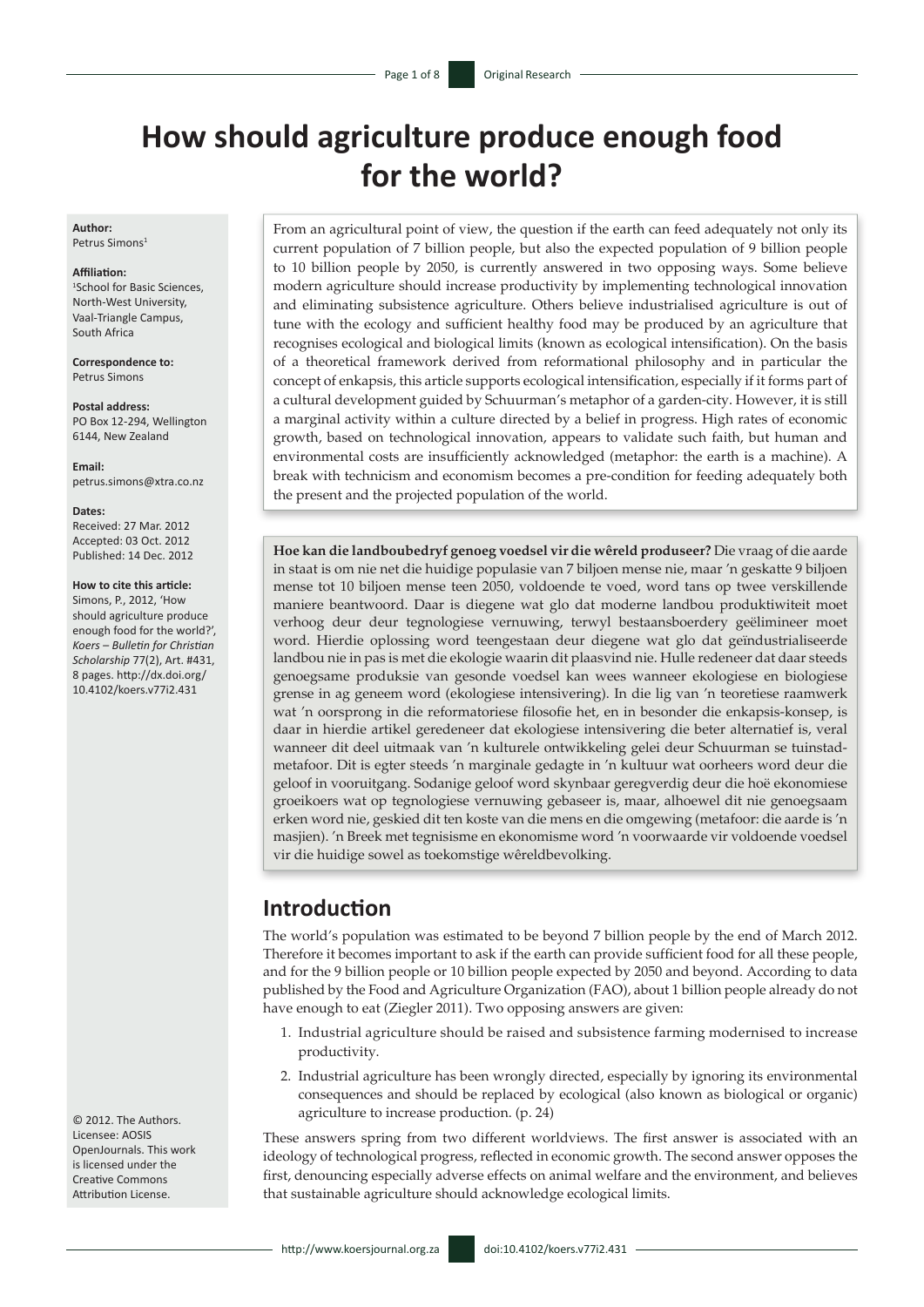In order to flesh out these differences a theoretical framework is set up, derived from H. Dooyeweerd's (1894−1977) reformational philosophy, especially his concept of enkapsis. The view of agriculture as an enkapsis, encompasses three approaches to farming, namely industrial, traditional and biological or ecological.

The controversy between industrial and ecological agriculture arises from a dialectic between a culture that seeks an ordering of society by scientific technology and economics, represented by the metaphor of the earth as a machine (Descartes) and one that oppose its consequences, but might foster other absolutisations. Our technological culture is very destructive. Bio-diversity, which is of vital importance to a sustainable agriculture, is dwindling away and soils are being degraded. Hence, to ensure that the current and future populations of the world have sufficient food, technicism and economism should be relinquished. Unless this happens, ecological agriculture remains a marginal activity, unable to fully realise its potential. Under the same proviso, and guided by the metaphor of the earth becoming a gardencity (Schuurman), industrial agriculture may be transformed gradually to become ecologically acceptable.

# **A theoretical framework**

A theoretical framework is called for to understand the nature of and problems experienced by agriculture. Reformational philosophy as developed by H. Dooyeweerd (1894−1977), D.H.Th. Vollenhoven (1892−1978) and H. Stoker (1899−1993) and their followers provide the building blocks.

### **Structure**

The creation answers to a structure or building plan, which may be approached in the idea. As such, it presents itself in three dimensions or moments: temporal, individual and modal (Popma 1956:9−15).

Structure makes reality possible. We encounter individual subjects who come into being and after a longer or shorter period of time die or disappear (time as lifeline). Individual subjects are grouped, in order of increasing complexity (Vollenhoven 2005b:97−100), into the kingdoms of minerals, bacteria, plants, animals and people (Klapwijk 2009:16). The subjects of a kingdom are not interchangeable with those of other kingdoms. People marry people, not animals. Individual subjects are 'so or so,' indicated by nouns.

Kingdoms develop according to particular pathways, known as modalities or ways of being, usually indicated by adverbs or 'this way or that way'. There are 15 modalities, arranged from the numerical to the pistical (number, space, kinetic, energetic, organic, psychic, analytical, technical, lingual, social, economic, aesthetic, juridical, ethical, pistical) and analogically inter-related through anticipations and retrocipations. Time is present in modalities as cycles or rhythms.

Subjects function in time, according to the modalities. A subject of one kingdom may play a role, as object, in a higher

http://www.koersjournal.org.za doi:10.4102/koers.v77i2.431 -

kingdom. Animals drink water, eat plants, and use bacteria to digest their food. These are object functions.

Dooyeweerd (1969, volume III:627−732) has advanced the concept of enkapsis to indicate that many individual subjects encompass subjects from other kingdoms in their structure such that the latter retain their original properties, but also show the imprint of their host. A bird's nest is made from twigs arranged so as to serve the fledglings. The bird does not change the twigs, but fashions them into a nest. An enkapsis is indeed 'an interwovenness of individuality-structures (Dooyeweerd 1969, volume III:636).

### **The enkapses of agriculture**

Plants and animals are structures in their own rights. When they are incorporated into a farm, they remain plants and animals. However, they also change as farmers start propagating and breeding them to produce food and other materials. Since a farm depends on the availability of plants and animals, the enkapsis is foundational (Dooyeweerd 1969, volume III:652).

Analysing farming as an enkapsis, Dooyeweerd (1969) notes:

- 1. The fields, pastures, cattle, buildings (with their stockin-trade) function in this human societal structure, as well as all the usable objects belonging to the farming. The land and the cattle are qualified only as economic objects of the latter as far as their enkaptic function is concerned.
- 2. But the animals functioning as the live-stock of the farm are, as such, that is, in their own internal structure, certainly not of a typically economic qualification. They are natural beings, according to their inner animal nature bound to the pasture (as a vegetative collectivity) in a symbiotic interlacement, and interwoven in a correlative enkapsis with their *Umwelt* [*environment*]. They live in an animal bi-unity when they copulate, and for some time after the birth of the young, at least the mother lives in a natural community with the latter.
- 3. In this enkapsis industrialised natural things display cultural-economic variability types. The businessorganization, binding animals, pastures and fields in their natural structure, is interwoven with a great number of other human societal structures; also the industrial objects are included in these new, extremely complicated enkaptic relations (volume III:652).

Quote 1 suggests that a farm is an economically qualified entity (modal point of view). A farm is set up to produce food as well as materials for industrial purposes, for distribution at prices or rewards that allow the farm to continue functioning. In order to carry out this economic function, farmers will use plants and animals only to the extent they are able to serve the farm's economic function.

Quote 2 strengthens the point of quote 1 and, using a dairy farm as example, states that cows have a symbiotic relationship with pastures. Clearly, cows must eat grass,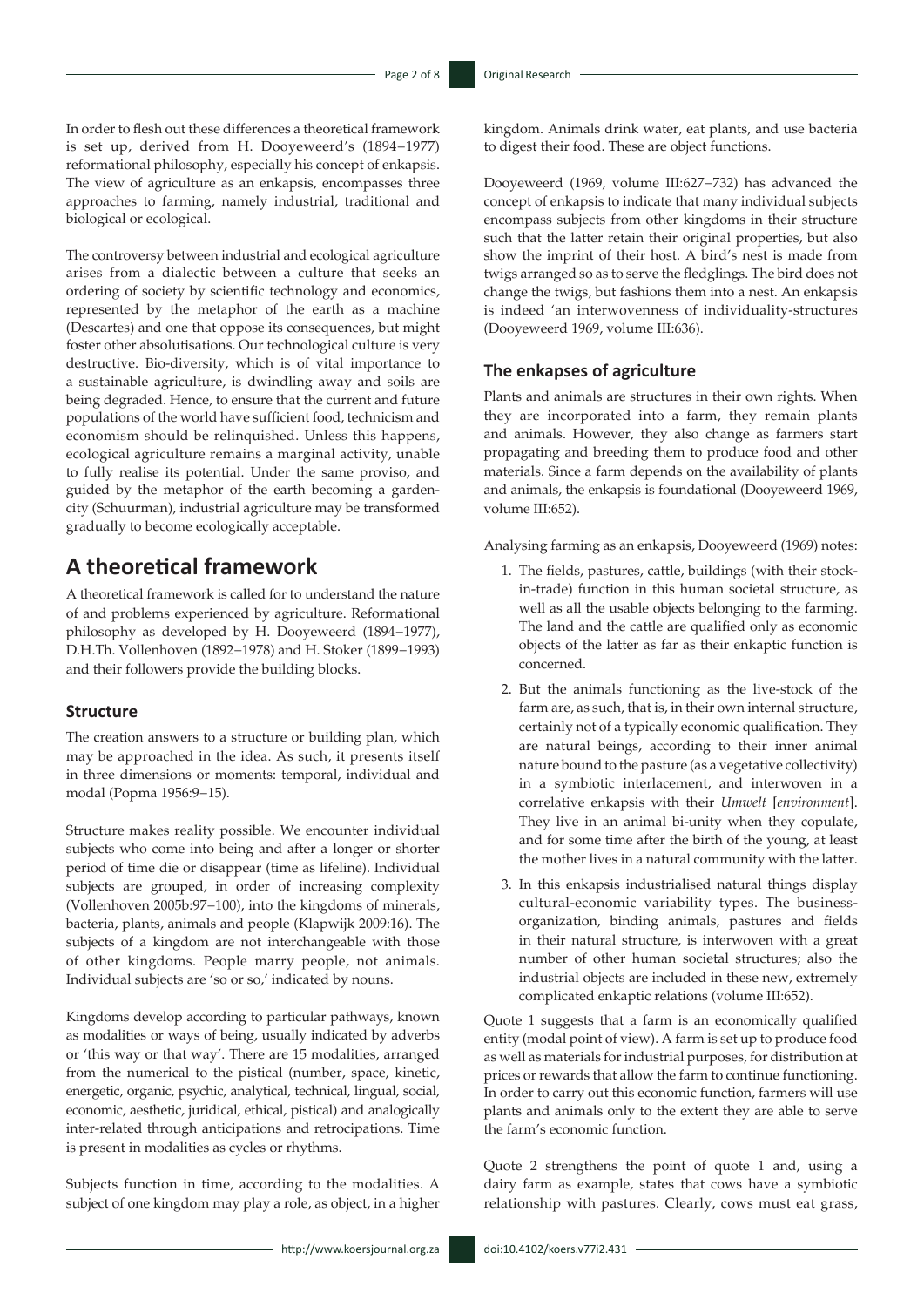whilst cow pats fertilise grassland. Farmers must attend to the natural needs of their herds.

Quote 3 extends the point of quote 2 by stating that the farm itself will be embedded in a rich variety of relationships in which it will remain a distinct entity, albeit interdependent with, for instance, a dairy co-operative or a farm extension service.

In a broader sense, Dooyeweerd's theory of enkapsis enables us to view farming in relation to its place within ecosystems. In general, however, he does not pay much attention to the management of enkapses, in spite of the fact that he often points to the dynamic unfolding of the creation, and the calling of humankind to be its responsible stewards. In reformational philosophy, this issue is dealt with in terms of human functions and their direction towards good or evil.

In order to explore the question of how the current and the expected future population of the world might be fed properly, the practical management of the enkapses must be emphasised. Firstly, a brief historic overview will be given of the three ways of management used hitherto. Secondly, answers by defenders of industrial and ecological agriculture will be referred to, followed, thirdly, by a suggestion for possible future development.

### **Managing the enkapses**

Agriculture was invented about 10 000 years ago, when the human population was about 2 million people. Prior to that people were hunters and gatherers. Given that homo sapiens are about 200 000 years old, agriculture is a relatively recent activity. Nevertheless, it has enabled a veritable population explosion to the present 7 billion people over about 350 generations (Wells 2010:15). So, how did farmers do it? Broadly, they have been using three methods:

- 1. trial and error in traditional agriculture
- 2. application of scientific or technological methods to exploit nature (industrial agriculture)
- 3. an ecological method with scientific or technical input in what is known as organic or biological farming (to be referred to as ecological agriculture hereafter).

### **Traditional agriculture**

The trial and error period of farming along with the formation of good practice traditions lasted, broadly speaking, until the beginning of the Industrial Revolution in the 18th century in Western countries. In most non-Western countries, by contrast, traditional farming (subsistence farming), still prevails. Traditional farmers have often developed highly productive and long-lasting farming systems by working with nature (Dufumier 2004).

Traditional farms have tended to be family based. The harvests cover the needs of the farmer and his or her family and/or may be sold to others or bartered from others in local communities in exchange for supplies. Such farms are usually small scale, but there are also cases of large scale operations, such as the latifundia in the Roman Empire,

and large farms growing cereals in Europe. Typically, they became part of trading systems and anticipated in this way current industrial farming systems.

Trial and error methods have not prevented major mistakes such that whole civilisations have perished (Carter & Dale 1974). Often, a long-term neglect of soil was to blame. This is not too surprising, since good soil is formed over very long periods of time, whilst injudicious agricultural practices may waste or mismanage it imperceptibly. Amazingly, traditional agriculture has used no more than three species of plants that constitute the staff of life: rice, maize and grains, albeit with a prolific number of varieties.

#### **Industrial agriculture**

The development of organic chemistry (by, amongst others, Justus von Liebig [1803−1870]), which was at the basis of nitrogen, potassium and phosphate as a universal mix of fertilisers; the discovery of the laws of inheritance by Mendel (1822–1884), which led to the use of hybrids (from two inbred or genetically uniform lines); and the manufacturing of nitrogen fertiliser (by means of gas by the Haber-Bosch method) have transformed agriculture into an industrial activity guided by science. To this should be added the use of hydro-carbons not only as a transport fuel but also as a source of farm inputs such as fertilisers and some pesticides. Often, public research institutions are set up to develop new fertilisers, establish new varieties, and breed more productive animals.

The introduction of rapid transport and mechanical farm implements since the middle of the 19th century led to the development of large-scale farms in areas colonised by Western powers in the Americas, India, Australia, and Russia. In other countries mechanisation was introduced only after the Second World War. This has led to world markets for agricultural inputs and outputs. For individual farmers who produce an infinitesimal proportion of the world's supply, this provides an incentive to increase their production to benefit from given prices. Given that most of their costs are fixed, this means that their unit costs fall. When all do this, however, supply exceeds demand and prices fall, leading to another attempt to raise productivity. This phenomenon is known as the treadmill (discussed by Hathaway 1963:107−130). It explains why farmers are keen to buy new implements and supplies even when their income is down.

Soule and Piper (1992) argue that industrial methods are reductionist since they resolve one problem at a time, for example, a lack of nitrogen is overcome by applying more nitrogen, even when this might result in nitrate pollution of soil and water. They argue, correctly, that this methodology is the legacy of René Descartes (1596−1650) and that its strong point is the identification of critical factors 'that have a strong influence on a system'. However, 'it opens us to the danger of missing a great deal of the functioning of complex systems, such as agro ecosystems' (Soule & Piper 1992:72).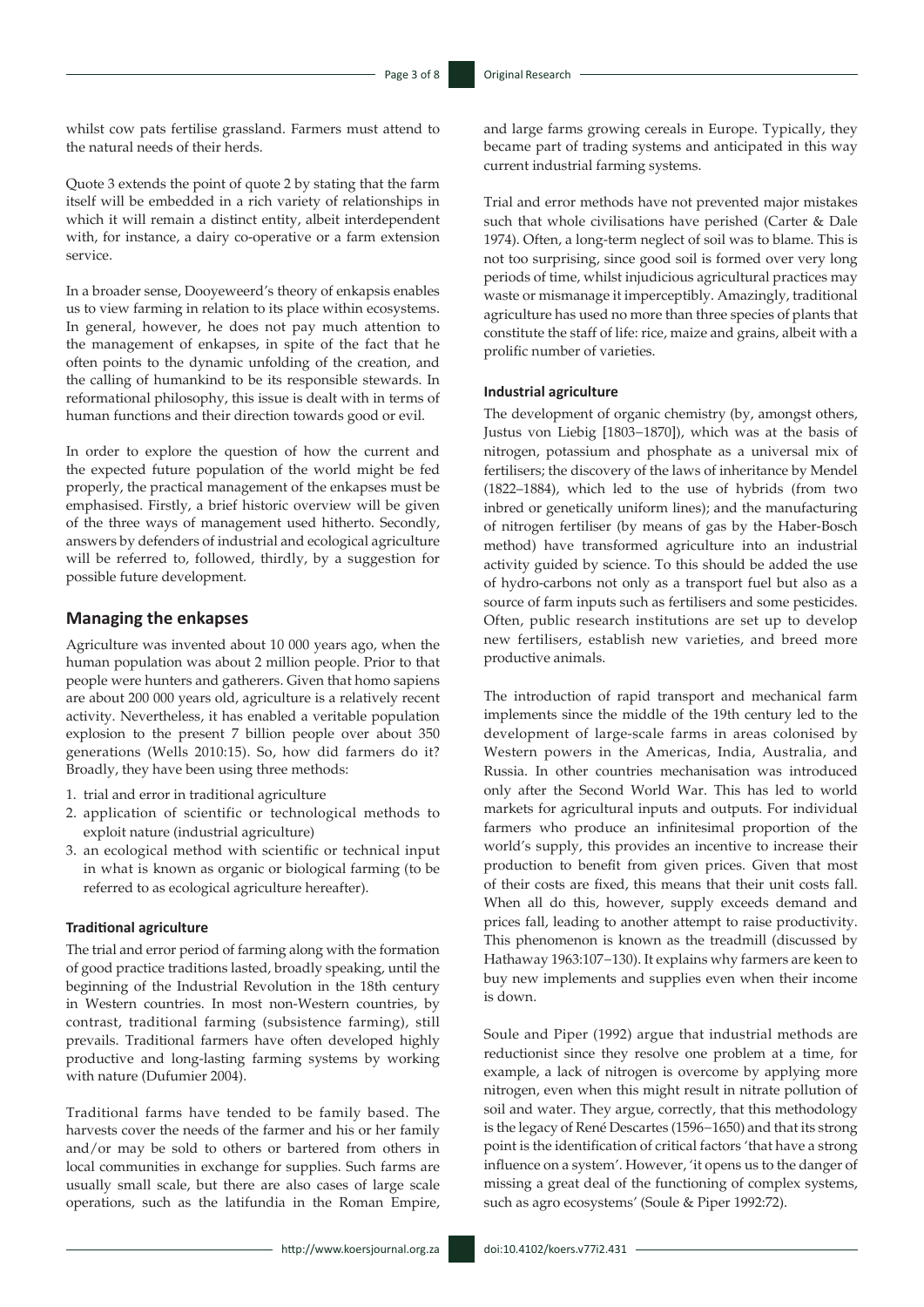**TABLE 1:** Modern agricultural practices that have contributed to the current ecological and economic crises.

| Practice                                    | <b>Problems created</b>                                                                                   |
|---------------------------------------------|-----------------------------------------------------------------------------------------------------------|
| Mechanisation                               | Erosion, energy dependency, larger farms, less farmers,<br>financial problems                             |
| Inorganic nitrogenous<br>fertiliser         | Groundwater contamination, farm specialisation, pests,<br>erosion, energy dependency, high input expenses |
| Pesticides                                  | New pests, resistant pests, water pollution, human<br>poisoning, energy dependency, high input expenses   |
| Hybrids and genetically<br>narrow varieties | Aggravated pest problems, loss of local adaptations,<br>chemical dependency, high input expenses          |

*Source*: Soule J.D. & Piper, J.K, 1952, *Farming in nature's image; An ecological approach to agriculture*, Island Press, Washington D.C.

Soule and Piper outline the problems caused by modern agriculture as follows (1992:52, with some slight modifications) (See Table 1).

Soule and Piper published this work before the advent of genetic engineering and the death of billions of bees (Colony Collapse Disorder). Remarkably, they fail to mention the massive use of antibiotics to promote the growth of farm animals, with the associated problem of resistance. Each of these developments would have deepened their concerns.

The table should be extended by emphasising that the life-lines of farm animals are quite short, because they are slaughtered as soon as they cease to be productive or have become ripe for processing (such as lambs). Mating is being dispensed with as procreation since artificial insemination is more efficient.

In terms of Dooyeweerd's theory of enkapsis it can be said that modern large-scale industrial agriculture has become founded on scientific technology. When farmers need to milk 400 cows or more a day, they should have a rotary shed, vats, and access to electric power. Technical failures would cause considerable damage and distress. Tudge (2003:257) extrapolated current trends by suggesting that 'over the next few centuries it would surely be possible to create, say, a cow that was reduced entirely to an udder (which could be fed artificially)'. It would be a completely technicised cow.

So, instead of farmers being reliant on their domesticated plants and animals, they and their animals and plants are more and more dependent on science and technology, especially if we take the whole chain of supply and processing into consideration. This is a reversed foundational enkapsis. Tudge (2003) argues that:

industrial farming is not sustainable because it is not designed to be: 'the role of science in this new, industrialized agriculture is not to abet good husbandry, but to override it'. (p. 277)

An anecdote may underline this point. In 1894, Marcellin Berthelot, a (chemistry) scientist saw a golden age by 2000 in which all agriculture had disappeared because people would be fed by chemical pills manufactured economically in inexhaustible quantities (Testart *et al*. 2010:126).

### **The link between industrial agriculture and economic growth**

The reverse foundational enkapsis of industrial agriculture contributes significantly to economic growth through the production of goods and services required by farmers and the processing and distribution of their produce. If farms used their own seeds, as they used to do for centuries, and produced their own fertiliser, the rate of economic growth would decline.

The pursuit of economic growth has been accentuated in recent years by the switch from producing food to growing crops of maize, wheat, and sugar for transformation into ethanol as a substitute for crude oil, of which the most easily accessible reserves are declining. In Australia Chinese demand for coal has led to an expansion of mining at the expense of fertile farmland (Sprothen 2012:21).

In Asia and Latin-America a rapidly increasing number of people enjoy incomes that allow them to buy protein-rich food such as meat and dairy products. Therefore the demand for land to produce meat and feed for cattle, pigs and poultry will be rising, resulting in a significant felling of tropical forests (Reichholf 2006), a major loss of bio-diversity and increasing emissions of greenhouse gases such as carbon dioxide and methane (by cattle and sheep).

Market intervention systems to stabilise prices in North America and Europe have enabled farmers to increase profits through higher productivity and and reduced unit costs, thereby creating surpluses which have been dumped on world markets, often at subsidised prices and to the detriment of local subsistence farmers. The latter have been forced to abandon their farms and migrate to urban areas, where they form a cheap labour force for large international business corporations. Only slow progress has been made in outlawing subsidised exports of surplus produce.

#### **Ecological agriculture**

In contrast to industrialised agriculture, ecological agriculture seeks to maintain and even intensify its original foundational enkapsis. Land and water are not seen as *inputs* for production and making profits, but rather as complex realities without which life is impossible.

Pérez-Vitoria (2010) notes that subsistence agriculture does not regard land as capital but rather as the locus of a way of living, often held in common by a local community. Implied in this is the idea that working the land is a communal activity for the common good. Remuneration is often in kind. Human labour should not to be replaced by machines.

Importantly, nature is seen as producing gratuitously: 'every eco-system presents its own properties, with human labour taking advantage of them across time and space' (Pérez-Vitoria 2010:114). Agricultural practice should ensure that nature maintains its capacity to yield its fruits gratuitously, for example by ensuring that micro-organisms in the soil are not killed by chemical fertilisers:

The idea of substituting commercial values for the free gifts of nature is foundational to agricultural modernisation. Agricultural research has worked hard to find the means of bypassing or replacing nature, commercialising in passing many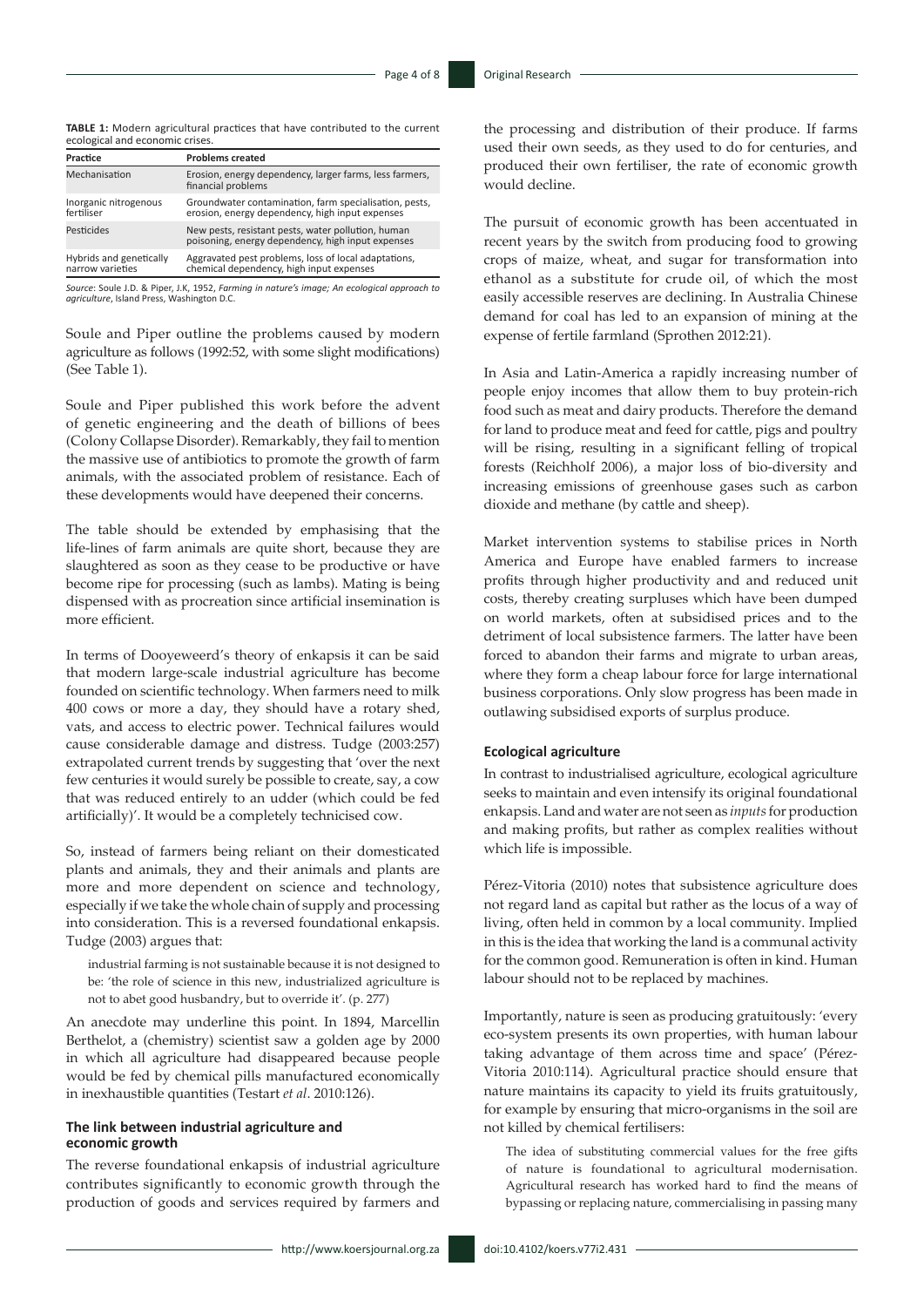of its functions. Hydroponics enables not only an escape from the climate by substituting artificial heat for sunshine, but also by substituting chemicals for the organic life of the soil. (Pérez-Vitoria 2010:116 [translated by author])

In temperate climates, the ideal has been to mix livestock and plants, so that they can feed on each other. There is a rich variety of such systems around the world. In Laos, for instance, between 3000 and 4000 varieties of rice are sown on 80% of cultivated land (Pérez-Vitoria 2010:118). A key tenet of this movement is that people should be able to grow their own food, with trading limited to residual surpluses and deficits.

In general, key features of ecological agriculture are opposite to those of industrial agriculture:

- 1. small scale, often run by families
- 2. mixed farming (livestock plus cereals etc.)
- 3. traditional knowledge
- 4. organic fertilisation
- 5. biological pest control (no chemical pesticides)
- 6. no genetic engineering (GE)
- 7. high standards of animal welfare.

Genetic Engineering is defined as a transgenic modification whereby a gene or fragment of a gene is implanted in a gene sequence of a completely different organism. It is a very artificial enkapsis, assuming that a gene or a fragment thereof may be regarded as an individuality structure. Some GE food crops contain alien gene fragments that cause the plant to manufacture its own insecticides. The long-term effects on humans and the environment are unknown. Another problem is that pollen from GE plants may travel to wild plants, so that it becomes more difficult to refresh the gene pool of agriculture. For these reasons, GE does not fit in with ecological agriculture.

#### **Ecological intensification (agro-ecology)**

During the 1970s, a movement began in Latin-America which seeks to develop agriculture in an ecologically acceptable manner. The eco-system should be seen as a set of interdependencies between the environment and living species. Since traditional agriculture has generally been in tune with natural equilibria, a study of how it worked should be a good starting point (Pérez-Vitoria 2010:158−160) for new ecologically responsible forms of agriculture. The term agroecology or ecological intensification means, therefore, that ecosystems in which agriculture takes place should not only be preserved, but also improved rather than destroyed or degraded.

Löwenstein (2011) argues that ecological intensification sets priorities that differ from industrial agriculture, namely:

- 1. feeding the family properly
- 2. feeding the farm animals, because they represent the family's financial reserves
- 3. nurturing the soil, because it is foundational to growing crops
- 4. supplying the market only when the first three are taken care of. (p. 181)

He points out that agro-ecology or ecological intensification is not just industrial agriculture without chemicals. In one of the driest and poorest regions of Northern Ethiopia (Tigray) the Institute for Sustainable Development and the FAO examined 779 fields on which 14 different crops were grown between 2001 and 2006. Some were composted, others provided with phosphate and nitrogen chemical fertilisers and the rest were not fertilised at all. The yields of composted fields were far superior to the other two (Löwenstein 2011:192−195).

The Tigray region has been greened by means of relatively simple methods such as terracing and planting trees. Government policy requires villagers to give thirty days labour annually to the project: 'with only adzes, shovels, pickaxes, palm leaf brushes, or nothing at all they have transformed parts of this region without the world knowing anything about it' (Oxlade 2011:33−35). Such methods have enabled a greening so far of 50 000 square kilometres in Niger and 10 000 square kilometres in Ethiopia. The methods have been successful because they use the properties of the ecosystem responsibly.

Another example is the solution to the problem of the corn borer found by the International Centre of Insect Physiology and Ecology in Kenya along with the Rothamsted Research Institute in Britain. Farmers plant Desmodium between the maize. The leaves emit a smell which the borers cannot stand, causing them to depart. Moreover, Napier grass is planted around the plots to pull the borers out of the crops to lay their eggs in the grass. The caterpillars, however, cannot eat the grass and die (Löwenstein 2011:202−203).

Given the enormous stresses on agriculture in years to come, Parmentier advocates the substitution of natural supports for artificial ones to allow plants, bees, worms, ladybirds, bacteria, and fungi to produce what machines and chemistry produced. Two major cultures should join their efforts: agronomists, who want to decipher nature to produce more and ecologists, who want to understand nature without transforming it. They should communicate effectively with farmers. We should envisage a multi-diverse highly localised agriculture that is properly thought through. This is far better than setting targets such as using *x* % less pesticides by a certain date (Parmentier 2009:277−279).

# **Is it possible to feed the world's growing population?**

The United Nations estimate that the world's population is likely to grow from the present 7 billion people to around 9 billion people or 10 billion people by 2050. This already huge challenge for agriculture to produce enough food, is even more daunting when account is taken of the 1 billion people who are severely and permanently under-nourished according to the FAO (Ziegler 2011:24), not to mention another 1 billion people suffering from silent hunger, having deficiencies in proteins and micro-nutrients such as iron, iodine and vitamin A (Ziegler 2011:49ff).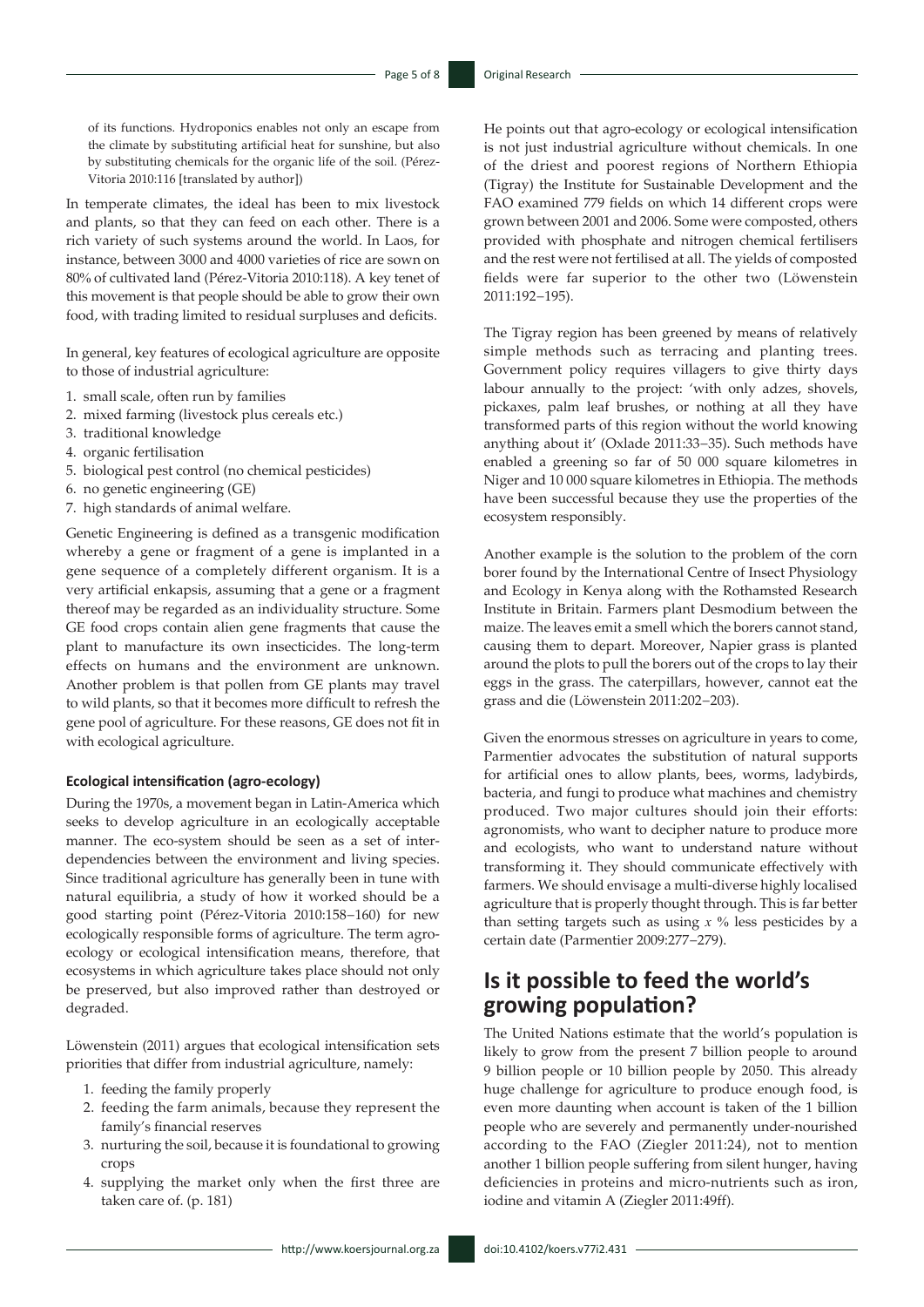Joachim von Braun (Director of the International Food Policy Research Institute in Washington from 2002−2010) believes that climate warming will increase the expected number of under-nourished children from an estimated 113 million children to 140 million children by 2050. The problems to be addressed are:

- 1. provision of water
- 2. soil degradation (the skin of the earth has cancer)
- 3. herds of cattle as emitters of greenhouse gases
- 4. rice fields as they emit methane.

Von Braun suggests that science and scientific technology should be stimulated and financed to tackle these problems. GE is called for, not only to increase productivity to cope with a diminishing availability of land and water, but also to tackle silent hunger. Meanwhile, countries should coordinate their policies of forming stocks of key foods such as grain and rice. He opposes the sale of land and water used by small farmers, to money-rich countries such as China and Saudi-Arabia (Sentker 2010:31). One can detect in Von Braun's view the single factor approach, which Soule and Piper see as Descartes's legacy, especially in his view on GE.

An analysis of the Green Revolution of the 1960s and 1970s should inspire caution, however. It featured new high yielding varieties of grain, rice, with shorter straws, requiring high applications of chemical fertilisers, pesticides, and water. Although it raised production strongly, it forced small farmers to incur high debts to buy seeds, fertilisers, and pesticides. Many ceased farming, often by suicide (Martin & Kakde 2006). The new varieties have displaced many traditional varieties. Yields have started to decline under the impact of salination, caused by irrigation, and a growing resistance of insects and diseases to pesticides.

In contrast to advocates of industrial farming, those in favour of ecological agriculture plead for re-thinking agriculture and the provision of food. Local populations should enjoy food sovereignty. This goes well beyond self-sufficiency. As Pérez-Vitoria (2010:232) puts it: 'It must be carried locally by movements of farmers aware of their rights and duties with respect to nature as well as the population to be fed'. In general, those pleading for ecological agriculture believe that by preserving and enhancing traditional knowledge and practices the world's current and expected population can be fed adequately. This amounts to a careful husbandry within the limits posed by each particular ecological system. Due to being generally small-scale, ecological agriculture offers farmers the possibility of developing a caring relationship with their animals, plants, and soils.

# **The controversy between industrial and ecological agriculture**

The differences between industrial and ecological agriculture are not merely theoretical. Despite the successes of ecological intensification, for instance, the FAO is adamant that it cannot feed the world's population. In this respect, it is joined by the International Monetary Fund (IMF), the World Bank, and the World Trade Organization (WTO). Behind these organisations and the US government are the powers of major agro-industrial companies who command large financial resources and have invested heavily in the production of chemicals and (genetically engineered) seeds and farm machinery. No more than 200 corporations specialising in agro-food production control 25% of the world's productive resources (Ziegler 2011:155−161). They insist that the problem of hunger must be overcome by industrialising agriculture, applying the latest technologies and eliminating inefficient subsistence or family agriculture (Ziegler 2011:162, 163), whilst all obstacles to international trade should be removed.

Proponents of ecological agriculture are equally convinced that the present high productivity of industrial agriculture is unsustainable, because it is based on a slow ecological destruction. Considering climate warming, declining areas of fertile land, over-exploitation of ground water, decreasing bio-diversity, and a growing demand for meat, food crises will occur more frequently.

The only hope is that the world would change course and adopt a programme of supporting small farmers on their own land, develop ecological intensification and help countries and people produce their own food, with trading limited to residuals, thereby eliminating waste (water, food, etc.). Many examples can be given of such an approach from the bottom up (Bommert 2009:322-326).

The world food conference held in June 2008 in Rome and called by the FAO had before it a report prepared by 400 experts: 'International Assessment of Agricultural Knowledge, Science, and Technology for Development'. However, the conference was strongly influenced by representatives of agro-business who managed to sideline the report's emphasis on small farmers as carriers of hope in the battle against poverty and hunger (Bommert 2009:305).

### **Back to managing the original enkapsis**

In order to produce more healthy food for all, lessons can be learned from each of the three methods used to farm, provided one applies the criterion: how should agriculture recover the original, given, foundational enkapsis?

Only a few suggestions can be made. Governments at all levels and farming communities should:

- 1. Ensure that their populations are adequately fed.
- 2. Clean and preserve resources of water (streams, sea, water levels).
- 3. Map and restore soils and halt soil erosion and salination.
- 4. Cease nitrogen intensive ways of producing meat to reduce pollution of water and air, and improve animal welfare.
- 5. Discourage imports and exports of food by controlling domestic production.
- 6. Encourage research into new methods of biological (ecological) horti- and agriculture.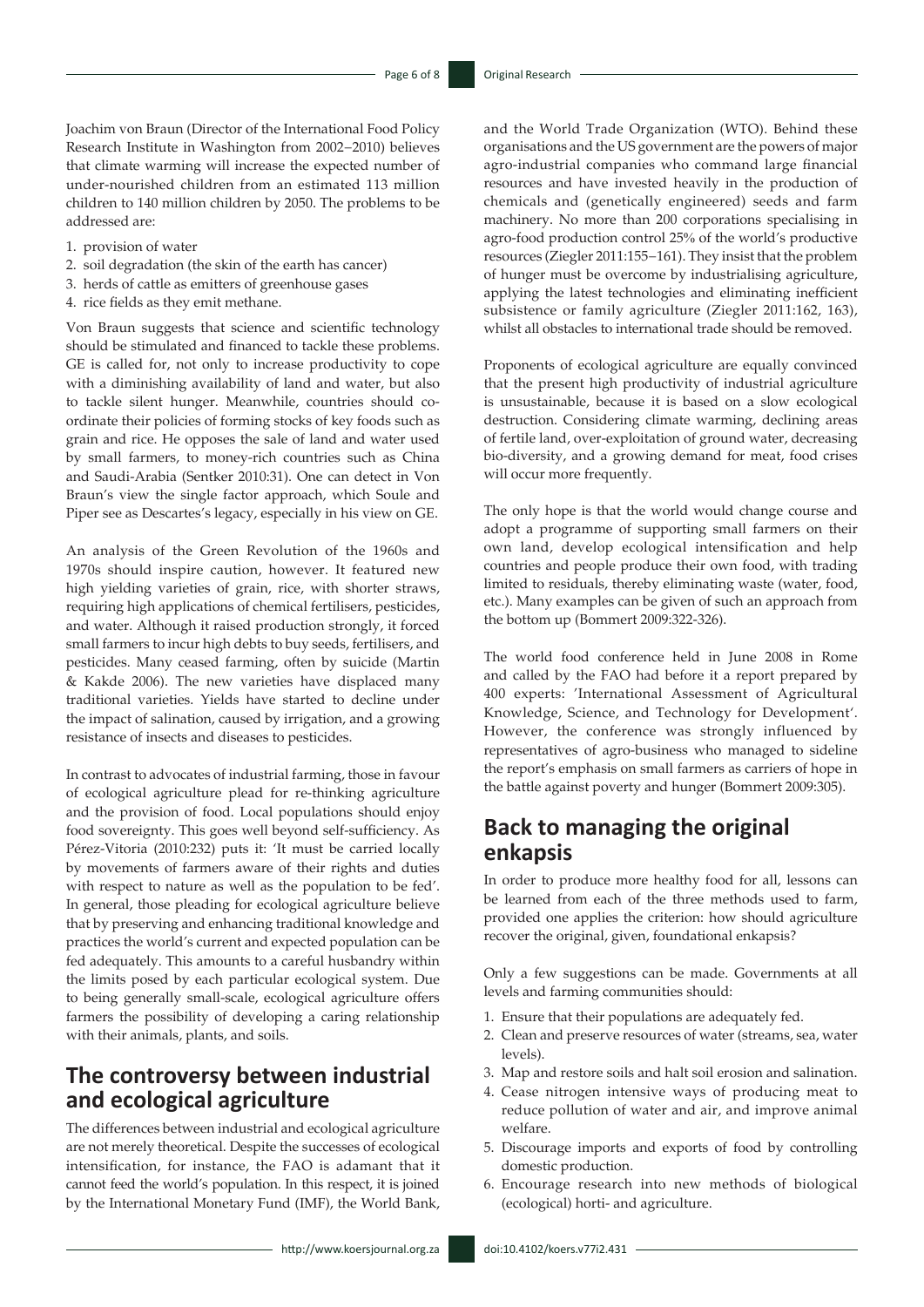- 7. Teach the unemployed in urban areas how to grow high quality vegetables, tend beehives, poultry et cetera on vacant land, including rooftops.
- 8. Conduct research aimed at phasing out pesticides and chemical fertilisers.
- 9. Preserve moisture and carbon in soil in dry areas by applying cross-slot seed drills (invented and developed by Dr John Baker of New Zealand) instead of ploughing.
- 10.Improve food security by reducing transport using fossil fuels to a minimum, not only to reduce emissions of greenhouse gases but also to minimise the allocation of fertile land to motorways and urban sprawl.
- 11.Reduce the cultivation and use of sugars, grains and so forth for drinks and alcohol.

In combination, such policies would improve food security for a growing world population. The chances of success of this approach are not very high, however, due to the deepseated ideology of materialism. The battle for different values should be waged by contrasting two metaphors.

### **Two metaphors**

The spirit of our time features absolutisations of science and technology (technicism) and money (economism). It is a spirit that is embodied in the business plans of large business corporations. They develop new products and markets on the basis of science applied in new technologies. In order to safeguard their capital they engage in intense lobbying with governments, international organisations, and educational institutions.

Western and Westernised societies follow their self-made technicistic or economistic norm that what can be made or done should be made or done, especially if it appears to solve our problems and is financially feasible or profitable (Schuurman 2005). In terms of Vollenhoven's historiography of philosophy, the spirit of a time period concerns a struggle for the place of the law (Vollenhoven 2005a:109). This is true not only with regard to philosophy but also for society as a whole. The powers of business, education, and governmental institutions situate the place of the law of that which defines the core of and key to life in science and technology as sources of economic growth.

This spirit has its roots in the philosophy of Descartes, who believed that by studying and applying the laws of physics we would 'render ourselves the lords and possessors of nature' (Descartes 1953:49). Drawing a dualistic distinction between body and soul, he argued that, if we ignore the perceptions of the senses (which he saw as related to the soul), the earth is a machine (Descartes 1953:214). It is the metaphor of the earth as a machine that motivates the technicisation (application of technicism) of industrial agriculture.

The age of Enlightenment strengthened technicism through its ideal of progress. Adam Smith (1723−1790), for example, wondered about the causes of 'the slow progress of opulence' given the advantages of the division of labour (Smith 1978:521). The latter is clearly related to the design of fast machines and the specialisation to which it gives rise. The industrial revolution became the means whereby science entered the world of business.

Since technicism is based on an absolutisation of technical control, freedom will suffer. The controversy highlighted above involves a dialectic between the scientific or technical or financial control of agriculture and small-scale ecological agriculture, which faces destruction by the former. It is a dialectic because the industrial powers will make some concessions to show that they are ecologically responsible, but without foregoing their control. The danger is that the reaction against this takes the form of making *nature* an absolute. There are forms of organic agriculture, inspired by vitalism, that appear to have fallen into this trap. It is for this reason that ecological agriculture, when understood as enhancing the given enkapses of agriculture, offers the best prospects not only for escaping from the dialectic, but also for feeding the world's present and future population.

The reason for this is that ecological (biological) agriculture comes close to the metaphor of culture as a gardencity, advocated by Schuurman (2005:37−39) in various publications. Gardens will be delightful when they do justice to all modes of being, not only the technical and economic, but also the aesthetic and ethical (animal welfare, for example) modes. Farmers who are now part of industrial agriculture could gradually change to an ecological approach, especially by working together.

### **Conclusion**

The world's growing population cannot be fed properly if the modern Western patterns of production and consumption are seen as normative and are spread across the world. They would put an incredible pressure on natural resources such as bio-diversity, potable water, and fertile land. Climate warming would be intensified, resulting in a destruction of fertile farmland. Epidemics could easily arise and spread like wildfire across the world. Battles for control of scarce resources such as oil, water, and food could lead to armed conflicts. At the root of these problems is the spirit of technicism and economism, which sees the world as a machine.

If this spirit gives way to a different spirit, represented by the metaphor of a garden-city, a spirit of nurturing, modesty and caring for the weak, whilst avoiding and eliminating our wasteful ways, a basis would be laid for a world population of 9 billion people to 10 billion people that would be adequately fed, housed, and cared for.

# **Acknowledgements Competing interests**

The author declares that he has no financial or personal relationships which may have inappropriately influenced him in writing this article.